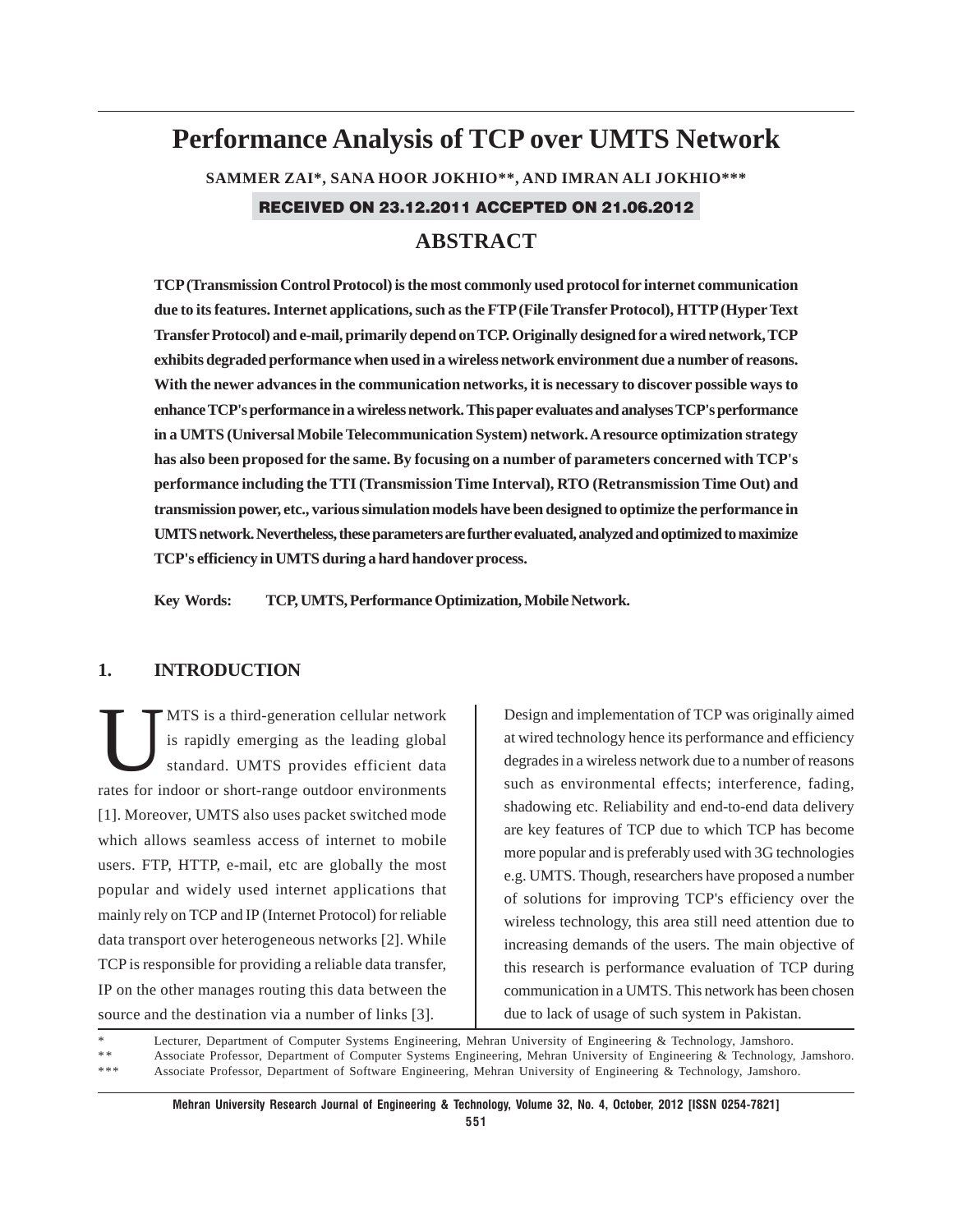Globally, a number of schemes have been proposed. The available literature, however, focuses primarily on WLAN (Wireless Local Area Networks). UMTS incorporates sophisticated and reliable radio link layers compared to WLANs. Therefore, an investigation TCP's performance over UMTS network may help outlining key features that play important role in performance optimization. Rest of the paper has been organized as follows. Section 2 outlines globally proposed solutions for optimization of TCP performances over other types of networks. We provide an insight into the TCP'S strengths and weaknesses in Section 3. Section 4 is dedicated to UMTS network description. Features of UMTS have been outlined to provide a brief understanding of the network to the users. We present our results in Section 5 along with the discussion on performance analysis of TCP. Finally, we conclude our findings and outline our future research objectives in Section 6.

# **2. RELATED WORK**

There has been a focus on optimization of TCP's performance globally and a number of schemes have been globally proposed. The literature claims to have analyzed TCP's performance and optimization of the same has been carried out. But there has been a lack of constructive focus on the issues to be addressed. Comparison of the results becomes complex and difficult as the performance evaluation depends greatly on parameters and protocols. One of the solutions has been proposed by [4] where the authors differentiate packet loss in a wireless network with that of wired network congestion. Similarly, [5] proposed a strategy involving threshold to choose a dedicated session channel to be used during communication.

Although, a number of researchers have focused the issue of optimization of TCP performance [2-3,6-8] over various types of communication systems, there is still lack of clear delineation of the goals to be achieved. This paper employs a simulation based approach to analyze the performance of TCP over UMTS network using FTP and HTTP protocols. A number of issues have been focused to optimize TCP's parameters to:

- Maintain the performance in a wireless environment similar to that in a wires network.
- Maintain efficiency during handoff, maintain power consumption, optimize variations in the TTI and RTO, maximize data rate and its enhancements, overcome disconnections, etc.

In a wireless link, with a high BER (Bit Error Rate), TCP does not perform efficiently. A broad investigation has been carried out to focus on such issues and how to fight these destructive environmental effects. Some of the solutions include proxy-base, link-layer and end-to-end solutions [7]. Bottomless fading effects on wireless links may result in rupture errors if the effects last for a significant amount of time [8]. Network congestion and BER can be thought of as packet losses that gradually makes TCP inefficient when used for wireless communication networks [9]. TCP's performance further degrades during a hard handover phase. Our main aim is to evaluate performance of TCP for data transfer over UMTS and optimize it to provide a step by step guidelines for implementation of a next generation network in Pakistan. To understand the importance of the proposed work, it is basic familiarity with TCP is necessary. We discuss the momentous, existing and upcoming architecture of the Internet protocols in the next section.

# **3. TCP AND IP**

This section provides a brief overview of TCP and its general features. A large number of applications use TCP over internet especially due to guaranteeing secure delivery of data packets [10]. It also provides P2P (Point-to-Point) and end-to-end connections over internet. In a P2P session, a TCP connection is established between only one sender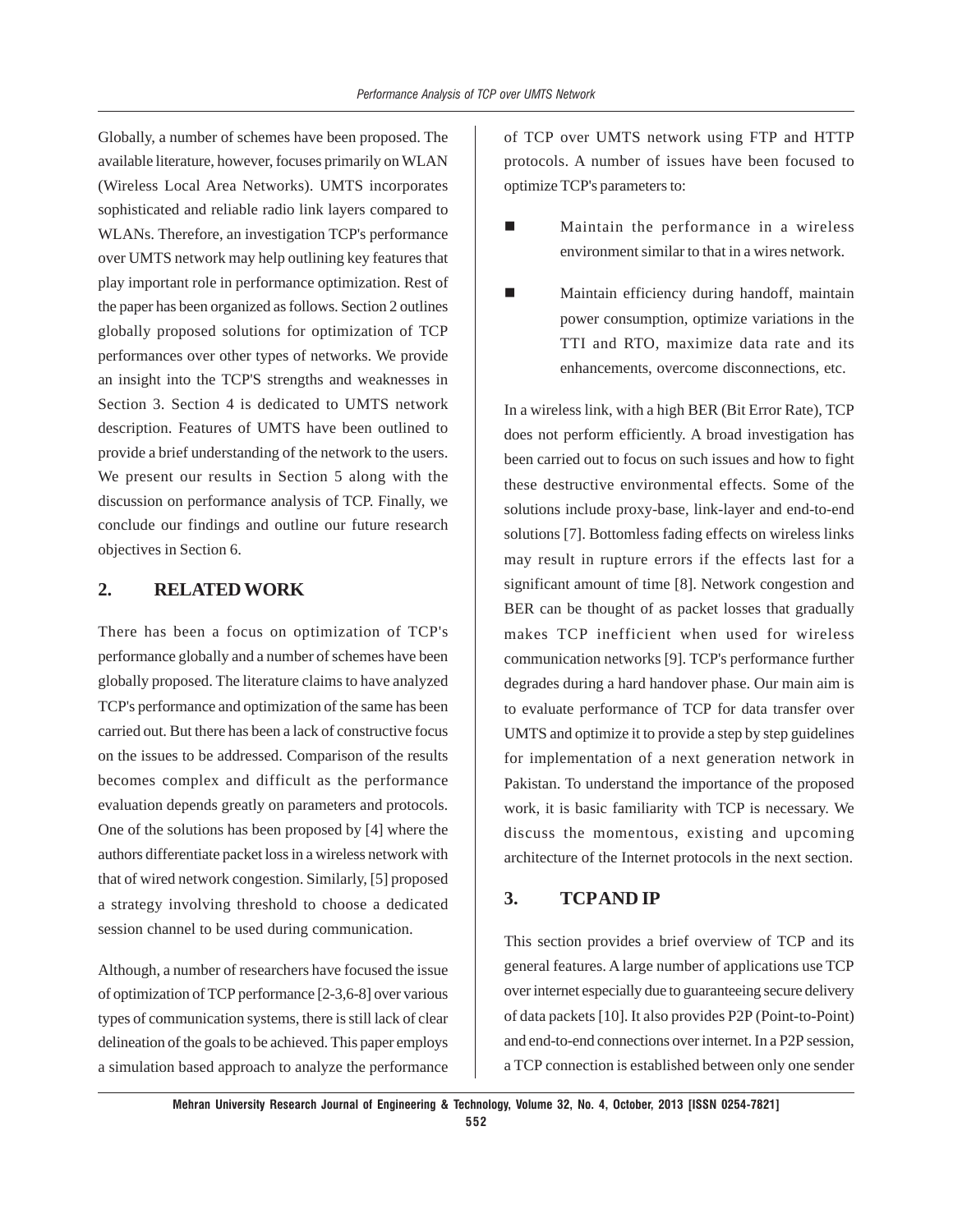and a single receiver. End-to-end on the other hand, refers to transporting the data packets from source to destination and the parameters involved during the session [2]. We chose TCP due to following features [11]:

- Connection-Oriented
- Bidirectional
- Endpoint-Identified and Multiply-Connected
- Reliable
- Acknowledges each transmission
- Stream-Oriented transmission of data
- Data-Unstructured
- Data-Flow Managed

The communication between any two nodes carried out with the help o the TCP/IP protocols stack. Fig. 1 illustrates the stacks.

5th and 6th layers of the OSI (Open Systems Interconnection) model have been combined to form a single layer; application layer. The network access layer consists of the 1st and 2nd layers of the OSI model. There are fewer layers in TCP/IP representation that makes troubleshooting simpler as compared to the OSI model. This model has gained trustworthiness due to its protocols. However, reliable and safe data transfer is required by global net applications where TCP is commonly treated,



keeping the TCP/IP protocol stack and the network element structure unchanged plays vital role. Nevertheless, this condition should be maintained even if the wireless connection requires mobility. Hence, TCP needs to be modified to meet the expectations in a wireless environment as most of future applications, making use of mobile internet access, directly or indirectly, depends upon TCP's performance [9]. In this paper we consider TCP v4 for implementation, evaluation and optimization. Performance evaluation of TCP on different types of wireless networks will help in designing an optimized solution to improving TCP's performance. Section 4 briefly outlines the UMTS network features.

( ) ( ⎣

### **4. UMTS NETWORK**

3G technology promises high speed and high bandwidth wireless services. It supports a wide variety of advanced applications especially used in mobile personal communication [7]. UMTS [12] is one of the major wireless technologies of 3G. We discuss some main features of UMTS in this section.

GSM (Global System for Mobile Communication) provided the base for the development of UMTS and its services [11]. UMTS have been implemented in many European countries although a number of specification implementations are still under observation [6]. UMTS basic architecture is shown in Fig. 2. UMTS architecture has been classified into the three functional blocks; UE (User Equipment), CN (Core Network) and UTRAN (Universal Terrestrial Radio Access Network).



**Mehran University Research Journal of Engineering & Technology, Volume 32, No. 4, October, 2013 [ISSN 0254-7821]**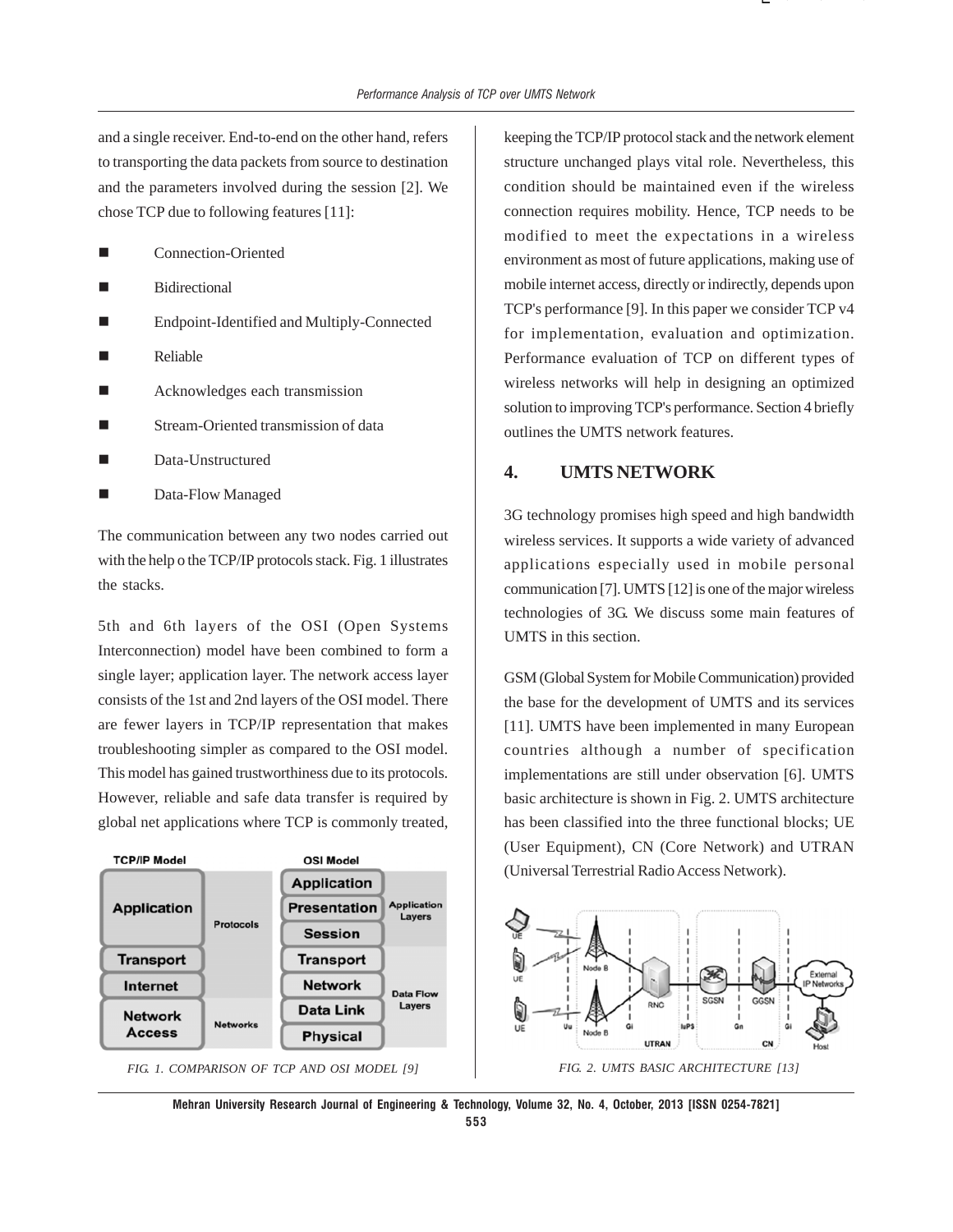UEs are user equipments or mobile nodes. UTRAN connects UE with the CN. UTRAN consists of one or more RNC (Radio Network Controller) and base stations (Node Bs). RBS (Radio Base Stations) send and receive data and can directly communicate with the UEs. RNC manages a number of activities including power management, handover, channel allocation, etc. whereas, CN is responsible for routing the user traffic [12]. Handover or handoff is a process in which a user switches channel without disruption of services [4]. The UMTS supports Vertical Handoff, horizontal handoff, Intra-system handoff, soft handoff and hard handoff.

In this paper we focus on performance optimization of TCP during the hard handoff. During a hard handoff, the user can use services of a single station at a time. Hence, previous connection needs to be terminated prior to establishing a new one. This is often referred to as "BREAK BEFORE MAKE" [12]. Optimization components values of both of the TCP and UMTS may result in proficient use of network resources. We present the experimental results and thorough analysis of the findings in the next section.

# **5. EXPERIMENTAL RESULTS & ANALYSIS**

OPNET MODELER was used to simulate the network scenario and to analyze and optimize performance of TCP over UMTS network. FTP and HTTP applications were used for data transfer to achieve the desired objectives. A number of performance parameters including TTI, RTO and Tx power, were considered and the values were varied for performance optimization of TCP under various condition. Fig. 3 show the simulation model using HTTP server (without handover) whereas Fig. 4 illustrates handover scenario using HTTP Server. The network model based on the UMTS architecture includes an Node Bs, http server, RNC, GGSN, node-1, UEs and SGSNs. HTTP and FTP traffic was configured independently using this model. UE and SGSN communicate data (send and receive), whereas, the RNC controls all base stations within its region, including Node\_B\_0 and Node\_B\_1. The dark blue circle indicates that the UE\_0 is controlled by the Node  $B_0$ . Node  $B_1$ , on the other hand, is responsible for communication with the UE\_1, as it is present in the light blue circle which marks the region of Node\_B\_1 base station. RNC controls both base stations. Simulations have been repeated using FTP server for FTP traffic analysis.



*FIG. 3. HTTP SERVER SCENARIO (WITHOUT HANDOVER)*

**Mehran University Research Journal of Engineering & Technology, Volume 32, No. 4, October, 2013 [ISSN 0254-7821]**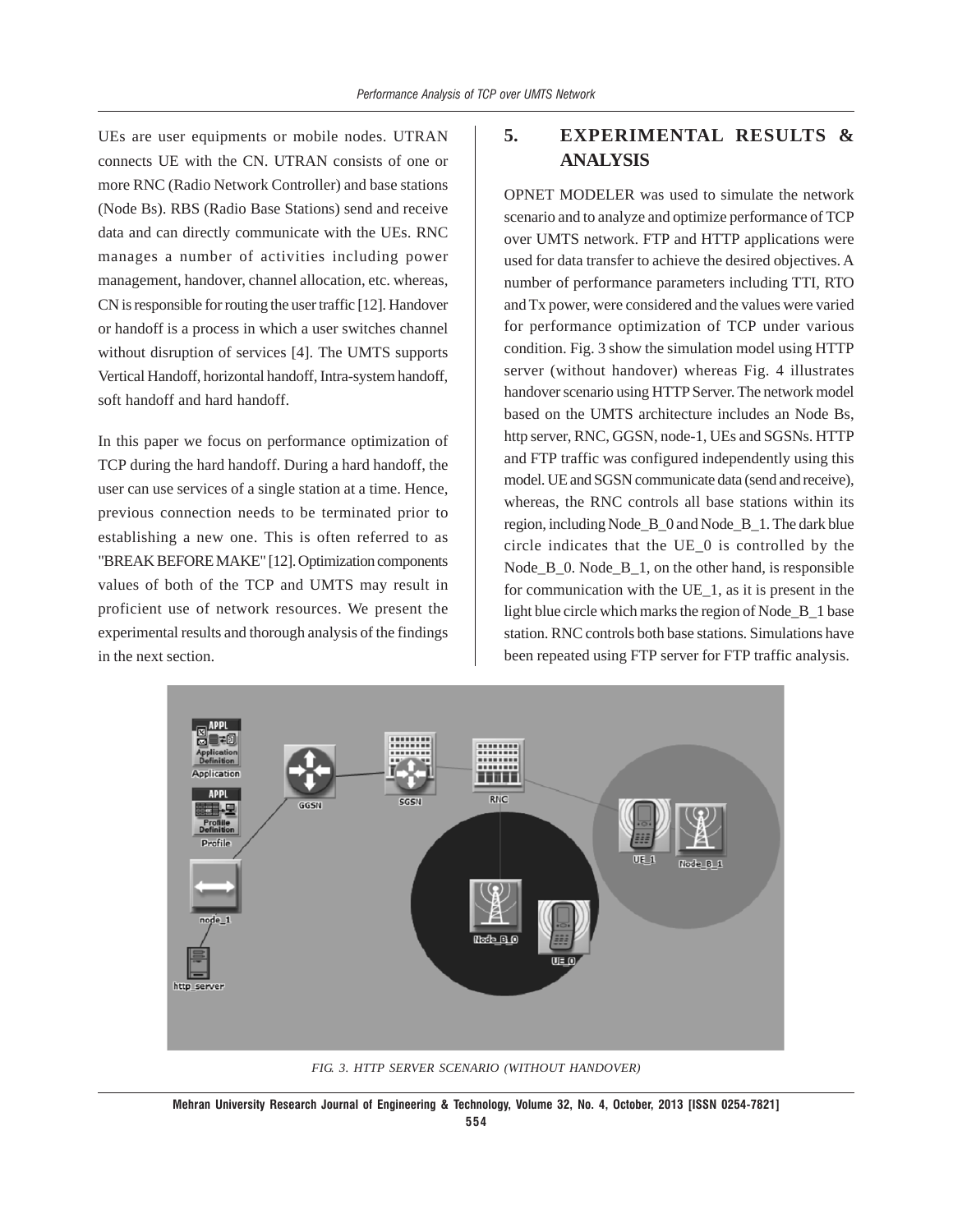## **5.1 Parameters and Settings**

By evaluating TCP parameters, optimization may be achieved. Values of the network components were set as shown in Figs. 5-6, necessary to design scenarios discusses above.

The performance was evaluated using two different scenarios; with handover and without handover. Mobile nodes were used in the second scenario where handover was simulated. A number of tests were carried out with the help of simulations with varying certain parameters to boost the performance characteristics. The output was compared with previous scenarios. Only the parameters listed in the value have been changed. We use acknowledge mode for RLC layer as it has been described as a standard mode of operation. Unacknowledged and transparent modes do not provide up to the mark performance. Table 1 lists the RNC parameters and the TCP parameters have been outlined in Table 2.

In this paper we have focused some specific performance parameters including the RTO, RTT (Round Trip Time) and the TTI. We assume that for secure communication DES-1 (Data Encryption Standard) Protocol has been used by the system by default. The HTTP's page response time is the actual time taken to complete an http transaction. This includes the total time taken to send a request to the server and to receive its reply. It has been analyzed with the help of Fig. 7, that if RTO increases and the link is



*FIG. 5. PROFILE SETTING*



*FIG. 4. HTTP SERVER SCENARIO WITH HANDOVER*

**Mehran University Research Journal of Engineering & Technology, Volume 32, No. 4, October, 2013 [ISSN 0254-7821]**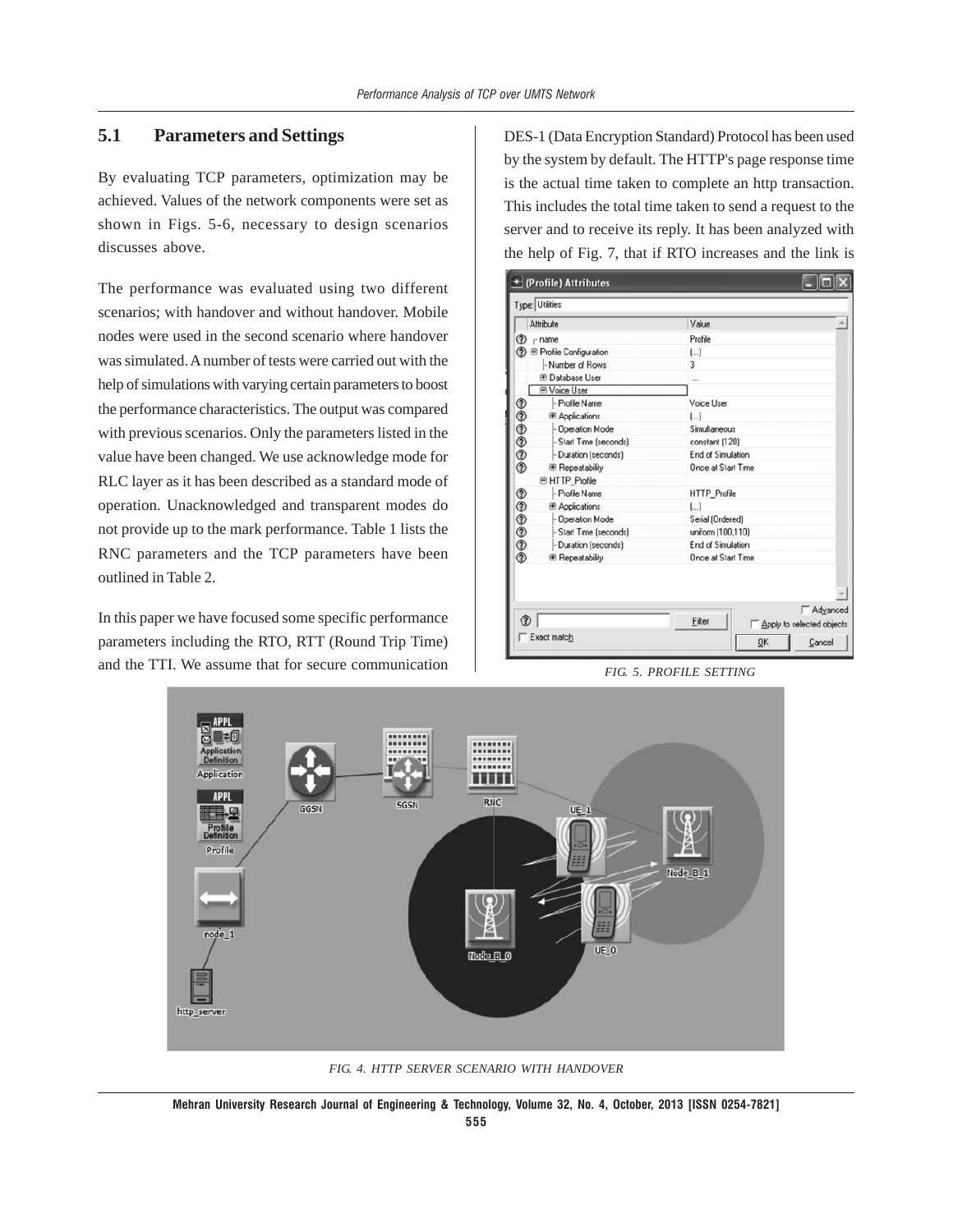noisy, the performance degrades with time. Nevertheless, decreasing RTO on a noisy link still degrades the performance. Hence optimizing the RTO value helps in maximizing TCP's performance.

Considering the delay graphs shown in Figs. 8-9 respectively, and in the graphs of upload and download response time as shown Figs. 10-11, decrease in the size of TTI increases the overhead bits in the TTI PDU header. Nevertheless, processing and encapsulation time increases with smaller PDUs. In contrast, stuffing dummy bits may be necessary for large TTI if the radio bearer's handover data is smaller than the TTI frame. Hence, optimizing TTI's frame size may help in maximizing TCP's performance.

| <b>★ (RNC) Attributes</b>                  |               |                           |
|--------------------------------------------|---------------|---------------------------|
| Type: UMTS RNC                             |               |                           |
| Attribute                                  | Value         |                           |
| ℗<br>- name                                | <b>RNC</b>    |                           |
| <b>E UMTS RNC Parameters</b>               |               |                           |
| ℗<br><b>E Admission Control Parameters</b> | Default       |                           |
| <b>E Channel Configuration</b>             | Default       |                           |
| E Handover Parameters                      | L.)           |                           |
| - Soft Handover                            | Not Supported |                           |
| - Active Set Size                          | 3             |                           |
| - Macro Diversity Threshold (dB)           | 6.0           |                           |
| - Macro Diversity Hysteresis (dB)          | 1.5           |                           |
| <sup>I.</sup> Replacement Hysteresis (dB)  | 3.0           |                           |
| <b>E</b> PDCP Compression                  | Disable       |                           |
| 000000000<br>- RNC ID                      | $\Omega$      |                           |
| <b>E</b> Timers                            | Default       |                           |
| <b>⊞ IP Routing Protocols</b>              |               |                           |
| <b>⊞ CPU</b>                               |               |                           |
| <b>E VPN</b>                               |               |                           |
| <b>E DHCP</b>                              |               |                           |
| <b>E Performance Metrics</b>               |               |                           |
| ⊞ IP                                       |               |                           |
| <b>E NHRP</b>                              |               |                           |
| <b>图 Reports</b>                           |               |                           |
|                                            |               | <b>□ Advanced</b>         |
| ᢙ                                          | Filter        | Apply to selected objects |
| Exact match                                | QK            | Cancel                    |
|                                            |               |                           |

| FIG. 6. RNC SETTING |
|---------------------|
|---------------------|

| 32<br>Window Size (Transmitter) |                         |  |  |
|---------------------------------|-------------------------|--|--|
| Window Size (Receiver)          | 32                      |  |  |
| Discard Mode (SDU)              | Timer Based No Explicit |  |  |
| MRW Timer                       | 140ms                   |  |  |
| Timer Discard                   | 1500ms                  |  |  |
| MRW (max)                       | 6                       |  |  |
| $DAT$ (max)                     | 4                       |  |  |
| In-Sequence Delivery            | No                      |  |  |
| UL RLC Mode                     | AM                      |  |  |
| DL RLC Mode<br>ΑM               |                         |  |  |

|  |  | TABLE 1. RNC UMTS PARAMETERS |
|--|--|------------------------------|
|  |  |                              |

|  | <b>TABLE 2. TCP PARAMETERS</b> |
|--|--------------------------------|
|  |                                |

| TTI                                       | 10ms                                 |                      |  |
|-------------------------------------------|--------------------------------------|----------------------|--|
| Bit Rate (Channel)                        | Constant [44,128,256] kbps           | Physical             |  |
| Power Control<br>(Closed Loop)            | Ideal<br>(IndependentErasures Block) | Layer                |  |
| Mode of Operation<br>Acknowledged Mode    |                                      |                      |  |
| PDU (Delivery)                            | In Sequence                          |                      |  |
| PDU (Size)                                | 320 bits                             | RCL Layer            |  |
| RLC_Tx                                    | $1024$ PDUs                          |                      |  |
| RLC Rx                                    | 1024 PDUs                            |                      |  |
| RTO (init)                                | 3 sec                                |                      |  |
| RTO (max)                                 | $60 \text{ sec}$                     | TCP Layer            |  |
| RTO (min)                                 | 1 sec                                |                      |  |
| Duplicated ACKs<br>for Fast<br>Retransmit | 3                                    |                      |  |
| <b>FTP</b>                                | 50,100,200 kbs                       |                      |  |
| HTTP Page<br>Per Session                  | Geometric                            | Application<br>Layer |  |



*FIG. 7. HTTP PAGE RESPONSE TIME*



*FIG. 8. TCP DELAY - FTP*

**Mehran University Research Journal of Engineering & Technology, Volume 32, No. 4, October, 2013 [ISSN 0254-7821]**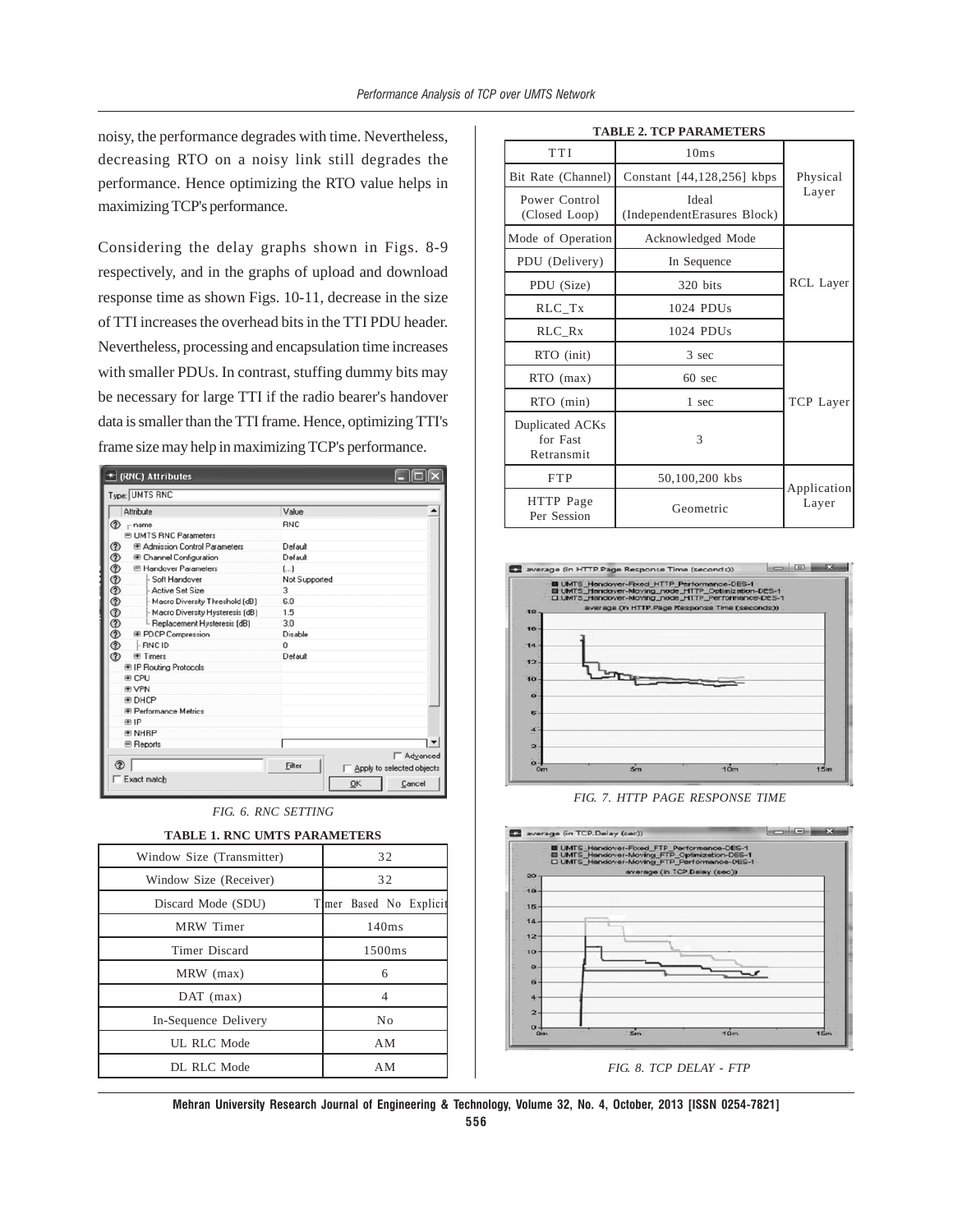Fig. 12, illustrating transmission power and Retransmission count. Here, our approach is by adopting dynamic power allocation, increase the efficiency at a minimum power level. If the retransmission count increases, the power is increased based on a feed back received in a closed loop power control. Moreover, if the power level further increases resulting in an increase in the background noise floor, the power is decreased. As shown in Fig. 12, retransmission power is high at the beginning hence the mobile station power has been increased from 0-6m. Nevertheless, as the retransmission count decreases, the power decreases successfully.



*FIG. 9. TCP SEGMENT DELAY - HTTP*



*FIG. 10. FTP RESPONSE TIME (UPLOAD)*

The experiments were repeated for analyzing reliability of the system. The standard deviation was also calculated as shown in Table 3. The experiments are repeated with varying number of handoffs to evaluate the delay associated with frequent handoffs. The R1- R4 represent the execution or the number of runs of the simulation.

# **6. CONCLUSION**

In this paper we focused the performance of TCP during the hard handover process in UMTS system. FTP and



*FIG. 11. FTP RESPONSE TIME (DOWNLOAD)*



*FIG. 12. FTP TX POWER*

| No. of HO <sub>s</sub> | Delay in R1<br>(ms) | Delay in R2<br>(ms) | Delay in R3<br>(ms) | Delay in R4<br>(ms) | Average<br>Delay | Standard<br>Deviation Error |
|------------------------|---------------------|---------------------|---------------------|---------------------|------------------|-----------------------------|
|                        | 212.345565          | 244.345665          | 313.345244          | 299.334543          | 267.342750       | 47.234380                   |
| J.                     | 1022.983432         | 1076.983244         | 1103.343289         | 1056.989343         | 1065.07483       | 33.878930                   |
| 10.                    | 2765.873298         | 2344.978732         | 2509.938232         | 2989.938439         | 2652.68218       | 283.79057                   |

**TABLE 3. DELAY IN TCP HANDOVER PHASE**

**Mehran University Research Journal of Engineering & Technology, Volume 32, No. 4, October, 2013 [ISSN 0254-7821]**